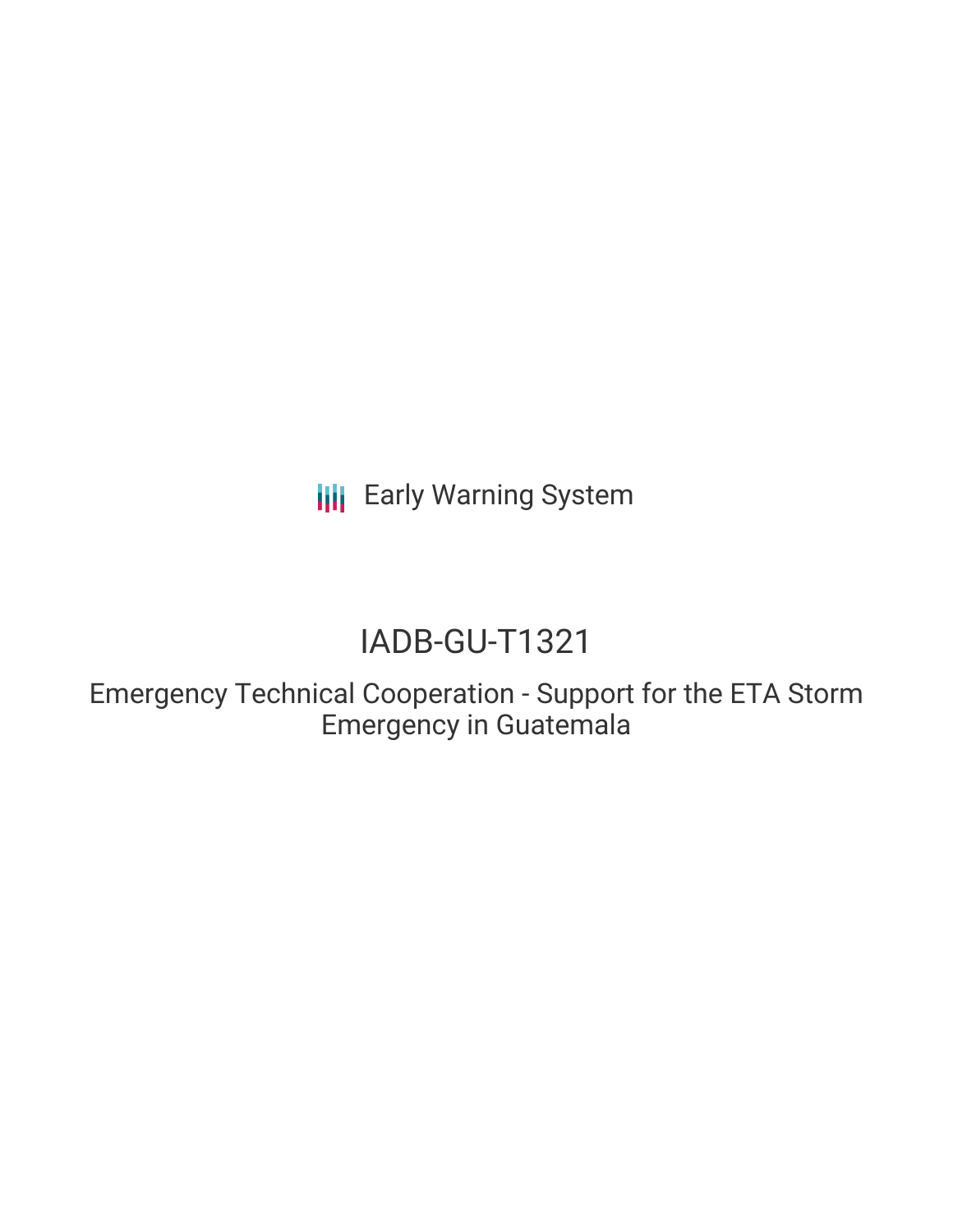

## **Quick Facts**

| <b>Countries</b>               | Guatemala                                    |
|--------------------------------|----------------------------------------------|
| <b>Financial Institutions</b>  | Inter-American Development Bank (IADB)       |
| <b>Status</b>                  | Proposed                                     |
| <b>Bank Risk Rating</b>        | С                                            |
| <b>Borrower</b>                | Government of Guatemala                      |
| <b>Sectors</b>                 | Humanitarian Response, Technical Cooperation |
| <b>Investment Type(s)</b>      | Grant                                        |
| <b>Investment Amount (USD)</b> | \$0.20 million                               |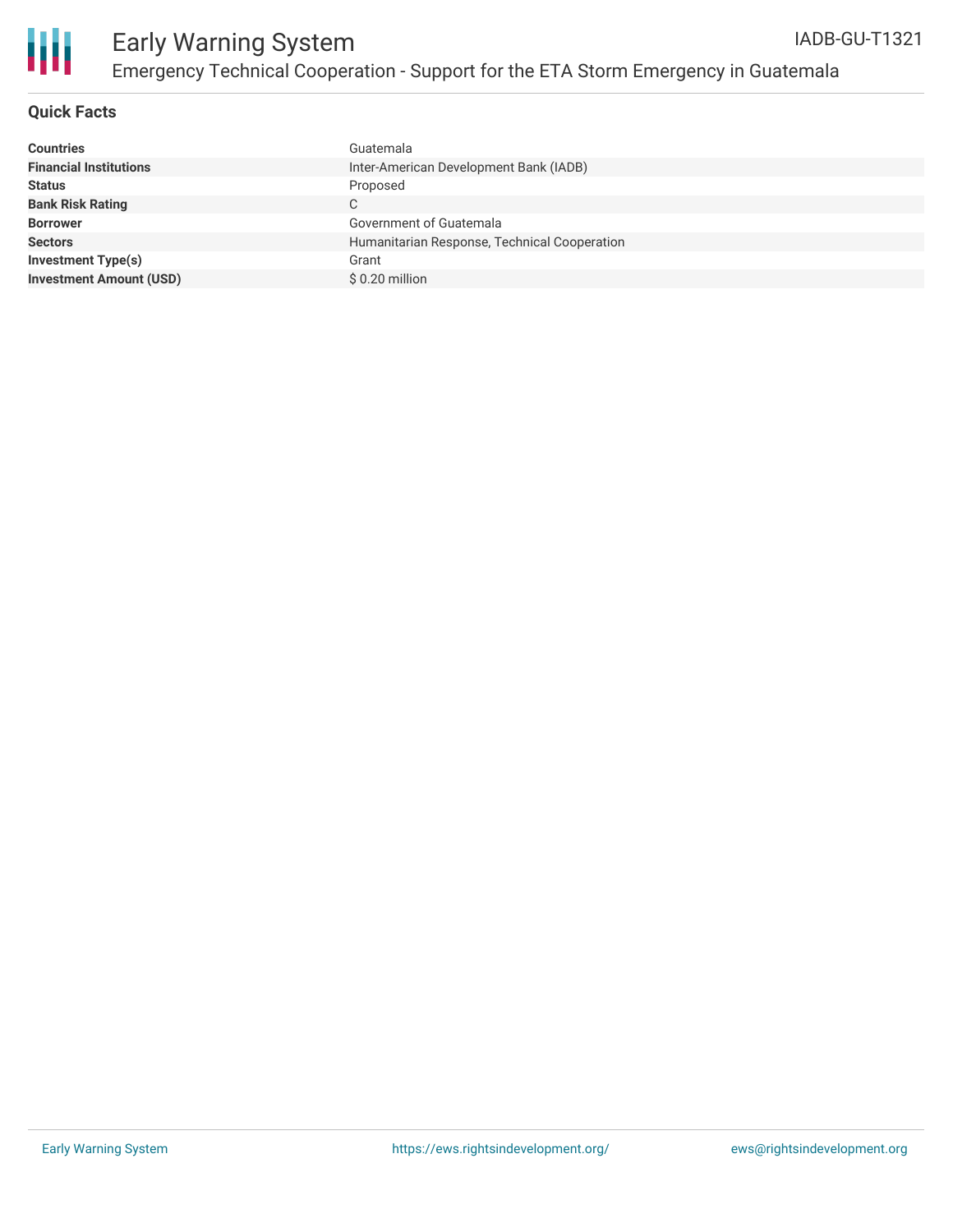



## **Project Description**

The objective of the proposed emergency assistance is to support the Republic of Guatemala in the provision of humanitarian aid to those affected by tropical storm ETA in order to mitigate the emergency situation. The executing agency is not confirmed yet.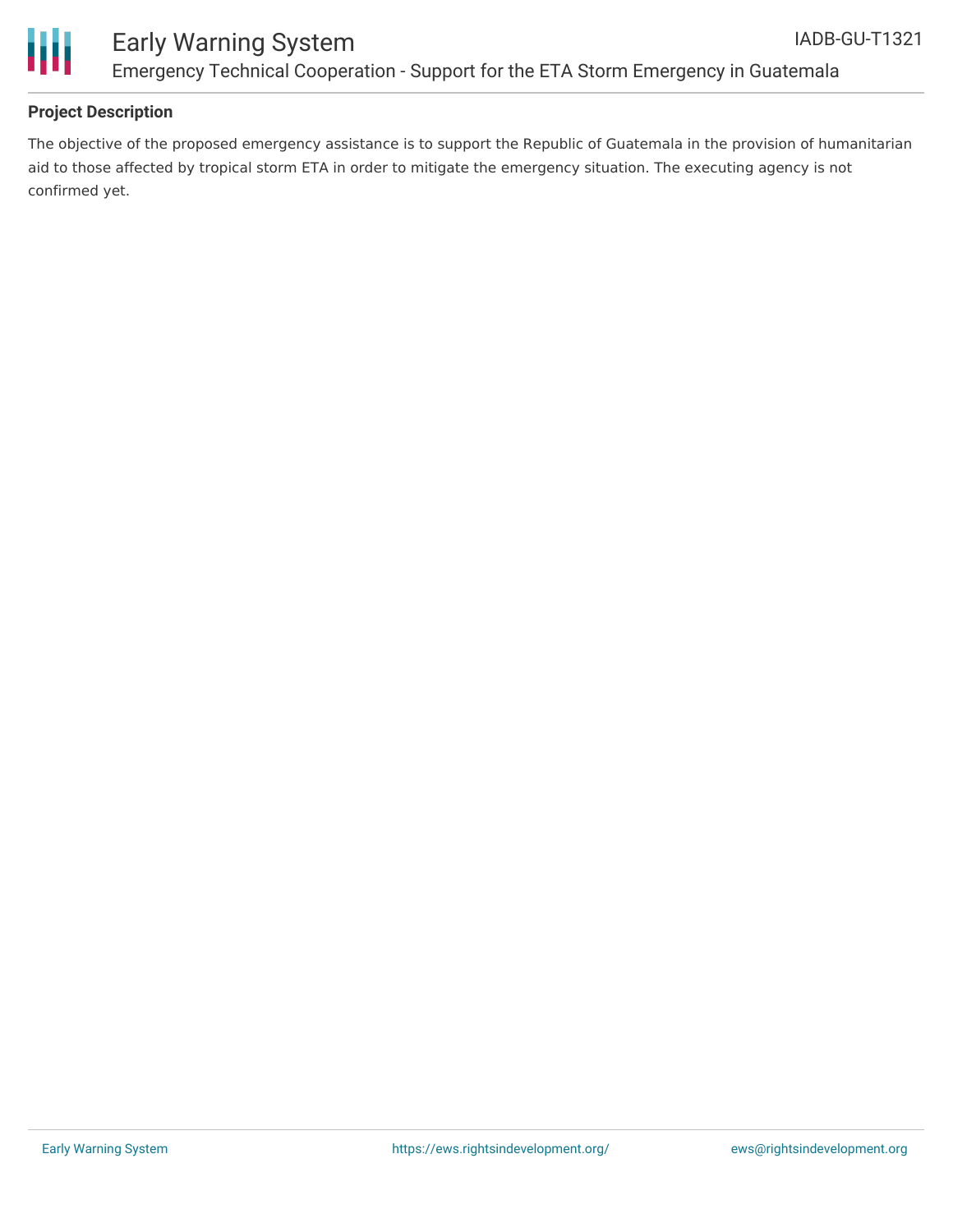

#### Early Warning System Emergency Technical Cooperation - Support for the ETA Storm Emergency in Guatemala IADB-GU-T1321

#### **Investment Description**

• Inter-American Development Bank (IADB)